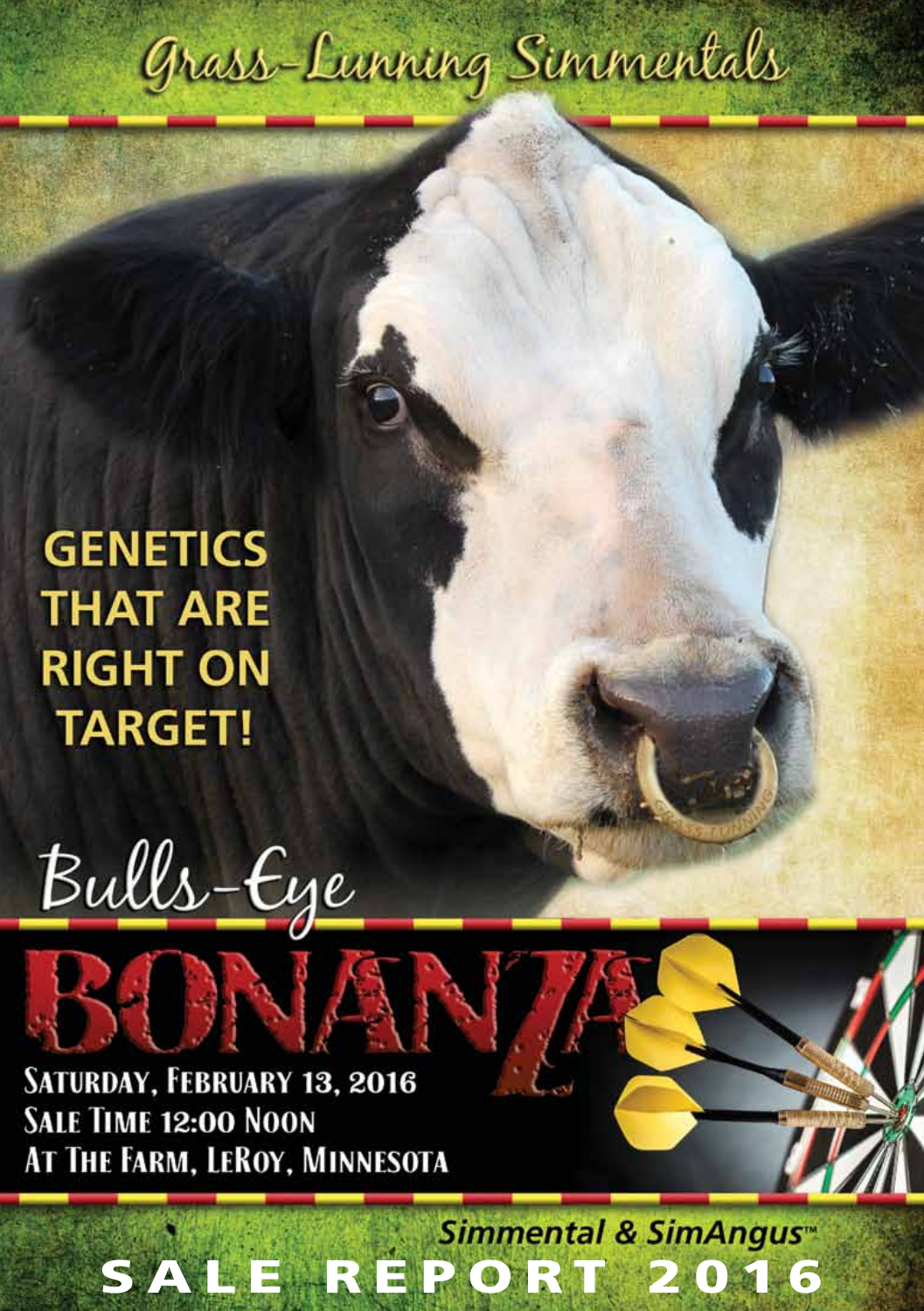

#### 2016 Grass-Lunning Simmentals Bulls-Eye Bonanza Sale Saturday, February 13, 2016 • Le Roy, MN

**The 12th Annual Grass Lunning Simmentals Bulls-Eye Bonanza sale took place on Saturday, February 13th at the farm near Le Roy, MN. The Grass-Lunning crew offered an impressive set of Simmental and SimAngus bulls and bred females. The sunny skies made for a nice winter day and brought a large crowd into the sale facility where the cattle were auctioned on a video sale format. Buyers present at the sale, along with people on the phone lines and liveauctions.tv bid on the cattle. Grass-Lunning Simmentals would like to thank their new and returning customers.**



**GRASS-LUNNING SIMMENTALS**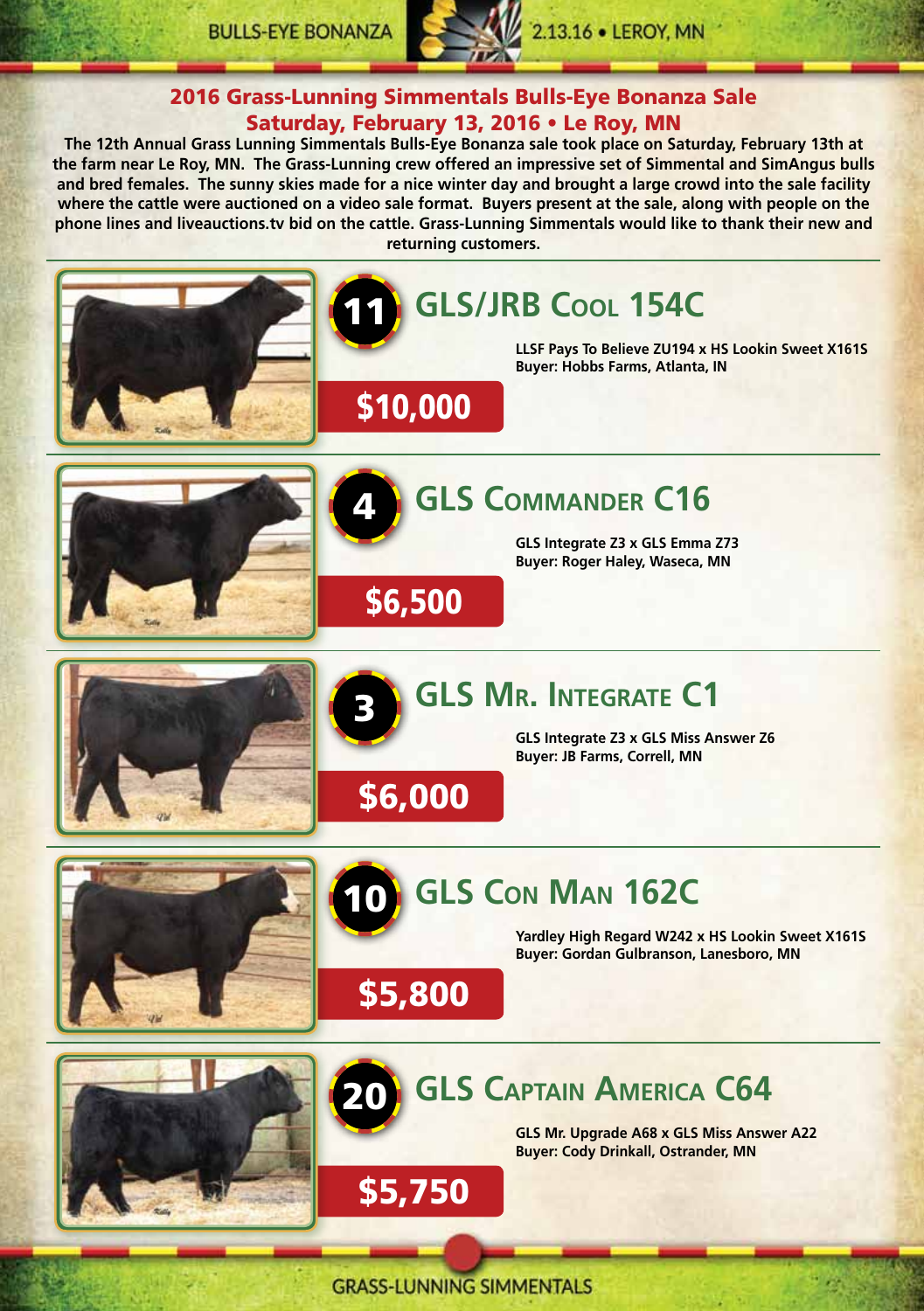**BULLS-EYE BONANZA** 





# **GLS CARTEL C43**

**SP The Answer 813 x GLS T29 Buyer: Mike Gehrking, Spring Valley, MN**





\$5,000

\$5,000

\$4,900

\$4,800

\$4,500

\$5,200

#### **GLS Wide Track C80**

**W/C Wide Track 694Y x GLS Josie Y104 Buyer: Seth Terrel, Chadron, NE**





21

34

## **15A** GLS BATTLE B300

**SP The Answer 813 x GLS T29 Buyer: Mike Gehrking, Spring Valley, MN**



# **GLS CATALYST C61**

**ACW Ironhide 395Y x GLS Josie W133 Buyer: Brent Waddell, La Farge, WI**





# **GLS Captain C104**

**LLSF Uprising Z925 x GLS Miss Direction Z176 Buyer: Lynch Farms Lone Oak Beef, Mapleton, MN**

# **GLS/JRB Cobra 168C** 11A

**LLSF Pays To Believe ZU194 x HS Lookin Sweet X161S Buyer: Lunning Brothers, Le Roy, MN**

is.

**GRASS-LUNNING SIMMENTALS**